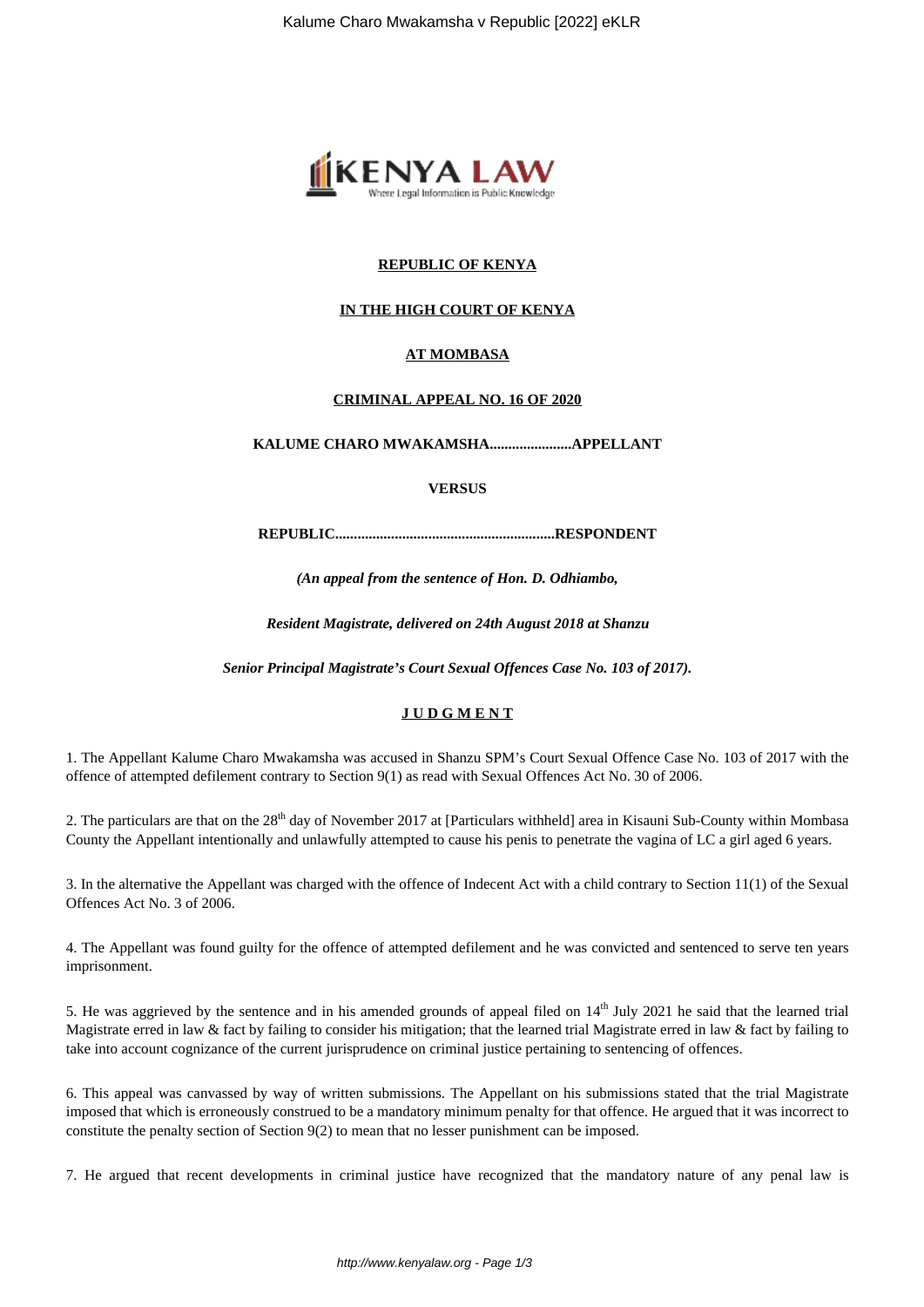unconstitutional as it deprives the trial court of its discretion to consider the available mitigating factors.

8. The Appellant argued that the trial Magistrate did not consider provisions of Section 329 of the Criminal Procedure Code and there is no evidence his mitigation was considered in passing the sentence.

9. He said the trial that culminated into his incarceration was irregular and pre-judicial for skipping the crucial congruent process of taking, recording and considering any other evidence that may not have been captured during the taking of prosecution evidence.

10. The Appellant relied in the Supreme Court holding in Francis Karioko Muruatetu in which, it was declared that mandatory nature of any law is unconstitutional. While relying on the holding in **S. vs Malgas 2001 (2) SA 122 SCA 1235** the Appellant argued that the holding the wording of the law that the trial court invoked to sentence him cannot in any way be said to be mandatory in nature as it only talks of a liability that is upon a person under it to the prescribed punishment.

11. Appellant also relied on the holding of Sir. Clement De Lestang vs P.J. in Opaya vs Uganda [1967] E.A. 752 where it was held that the words "shall be liable to does not in the ordinary meaning require the imposition of the stated penalty but merely express the stated penalty which may be imposed at the discretion of the court. In other words they are not mandatory but provide a maximum sentence only and while the liability existed the court might not see it fit to impose it". The Appellant urged the court to make out a sentence that takes into account his mitigation.

12. The Appellant also urged the court to consider the 9 months remand period in his sentence under Section 333(2) of the Criminal Procedure Code.

13. The Respondent submissions were to the effect that Appellants mitigation was considered and the trial Magistrate exercised his discretion judiciously owing to the fact that the Complainant PW 1 was 10 years old at the time of the incident  $\&$  the Appellant had taken steps in preparation to defile the minor. It was submitted that had PW 2 not interrupted the Appellant he would have defiled the minor.

14. It was submitted that the offence attract a minimum sentence of ten years and the sentence meted is proportionate and commensurate with the offence. The Respondent urged the court to dismiss the appeal.

15. I have considered the Appellants appeal on sentence passed against him. Section 9(2) of the Sexual Offences Act No. 3 of 2006 provides:-

# **"A person who commits an offence of attempted defilement with a child is liable upon conviction to imprisonment for a term of not less than ten years".**

16. The determining word here is "not less than". The Muruatetu case as clarified by the Supreme Court in its advisory only applied to murder cases and not any other.

17. In the circumstances this court finds that the sentence passed against Appellant was lawful and cannot be unsettled. The Appellant will only benefit from the 9 months remand period. His sentence of 10 years shall run from  $30<sup>th</sup>$  November 2017.

18. Orders accordingly.

# **DATED, SIGNED AND DELIVERED IN OPEN COURT THIS 13TH DAY OF JANUARY 2022**

### **HON. LADY JUSTICE A. ONG'INJO**

**JUDGE**

#### **In the presence of**:-